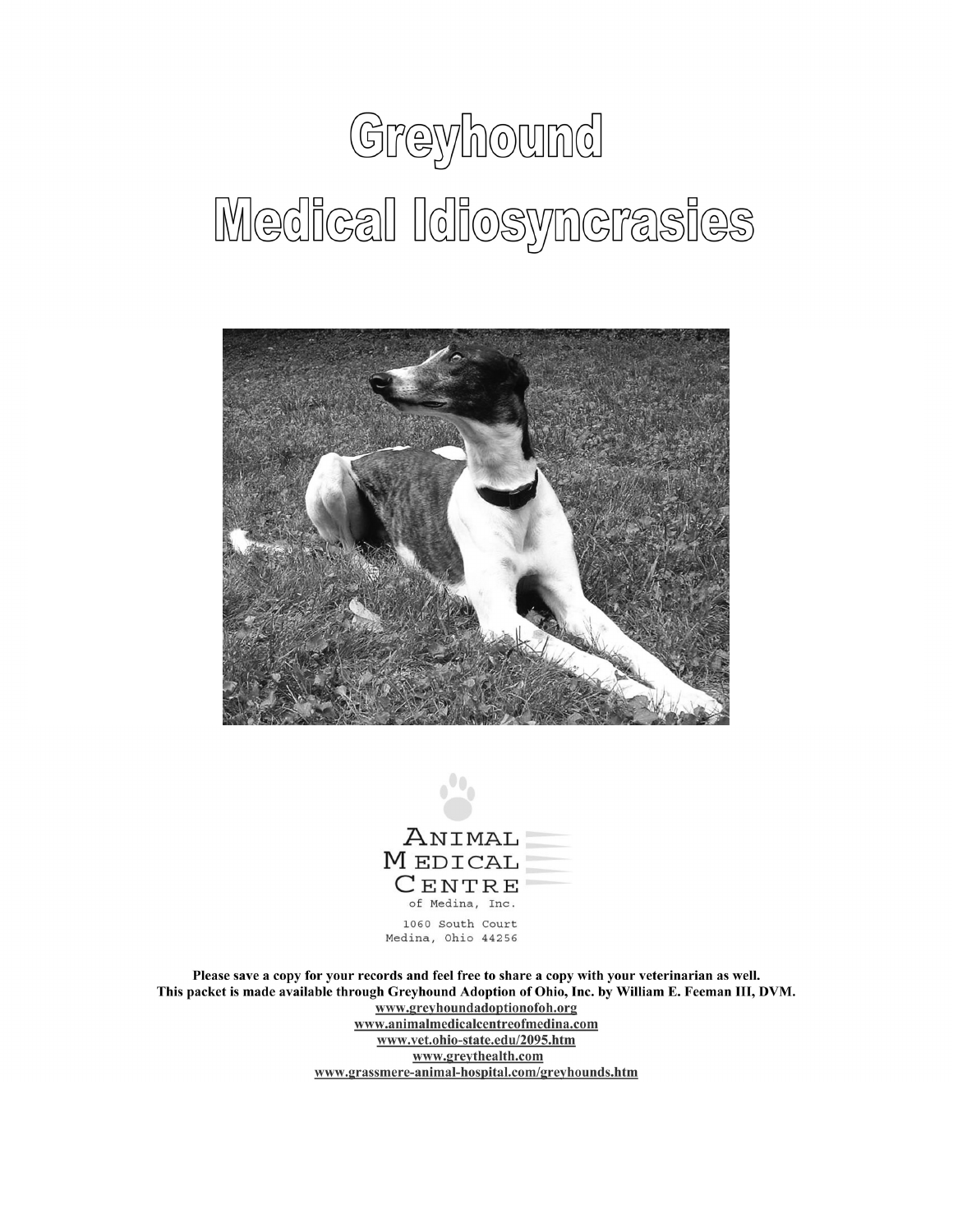Congratulations on the adoption of your new Greyhound. If this is your first… you will soon see why people who are owned by Greyhounds rave about them so frequently. Provide a Greyhound a home and they will live in your heart.

 Greyhounds have a unique physiology that can largely be attributed to their breed history as sighthounds and as a racing breed. They have developed enlarged muscle mass, hemoconcentrated blood, lengthened carpal/tarsal and metacarpal/metatarsal bones, and a heightened sense of sight to help accommodate these evolutionary challenges. Here are a few of the most common idiosyncrasies that you and your veterinarian should be aware of:

- 1. **Greyhounds normally have thyroid levels lower than other breeds.** The most overdiagnosed disease in Greyhounds today is hypothyroidism. Greyhounds have a normal thyroid level that is lower than the reference ranges used for other breeds. You should not start your Greyhound on supplementation for hypothyroidism unless your Greyhound is showing clinical signs of the disease, for example hair loss, lethargy, or weight gain (despite exercise and appropriate feeding) and a full thyroid panel has been run (T4, fT4 by equilibrium dialysis, TSH, etc.; I recommend using the lab at Michigan State for all thyroid testing). Many veterinarians will falsely interpret the lack of hair on Greyhound thighs as a clinical sign of hypothyroidism. This hair loss is not commonly caused by hypothyroidism (although hair may grow with supplementation). If your veterinarian recommends thyroid supplementation, be sure that they have read or are aware of the journal articles listed at the end of this packet and that the appropriate clinical signs of hypothyroidism are truly present. There are some truly hypothyroid Greyhounds out there… just not very many!
- 2. Greyhound Bloodwork I: **Greyhounds can have high normal or mildly elevated BUN, creatinine, and AST levels.** Some veterinarians may falsely interpret some high normal values as early kidney disease. *If your Greyhound has high normal or just above normal kidney values… ask your veterinarian to run a urinalysis*. A urine specific gravity that is >1.030 likely indicates that the blood levels are normal for the breed and not likely caused by kidney disease. Diet, especially raw feeding, may also elevate the BUN and creatinine. This can be screened for by fasting your Greyhound for 12-18 hours before the blood draw.
- 3. Greyhound Bloodwork II: **Greyhounds can have low platelets** (as low as 80,000) and still be normal. Tick borne diseases would be a primary differential for a low platelet count, therefore, running tick titers on levels <100,000 could be justified.
- 4. Greyhound Bloodwork III: **Greyhounds normally have a higher than normal number of red blood cells (PCV, Hct) and a low normal number of white blood cells (WBCs) in their blood.** The PCV/Hct of normal Greyhounds can frequently be over 60% and potentially as high as 70% whereas non-Greyhound dogs rarely exceed 45% to 50%. The neutrophils and lymphocytes (both white blood cells) of Greyhounds very commonly are mildly decreased or are on the low end of normal. Total WBC counts of 3.0-10.0 are common and an Auburn study of 50 retired racers (March 2000 Compendium) showed ranges of 1.8 to 14.6. Greyhound eosinophils (another type of white blood cell) frequently lack the typical orange granules seen in other breeds. The eosinophils instead have empty granules which may be confused for "toxic neutrophils" (a type of white blood cell seen in overwhelming infections).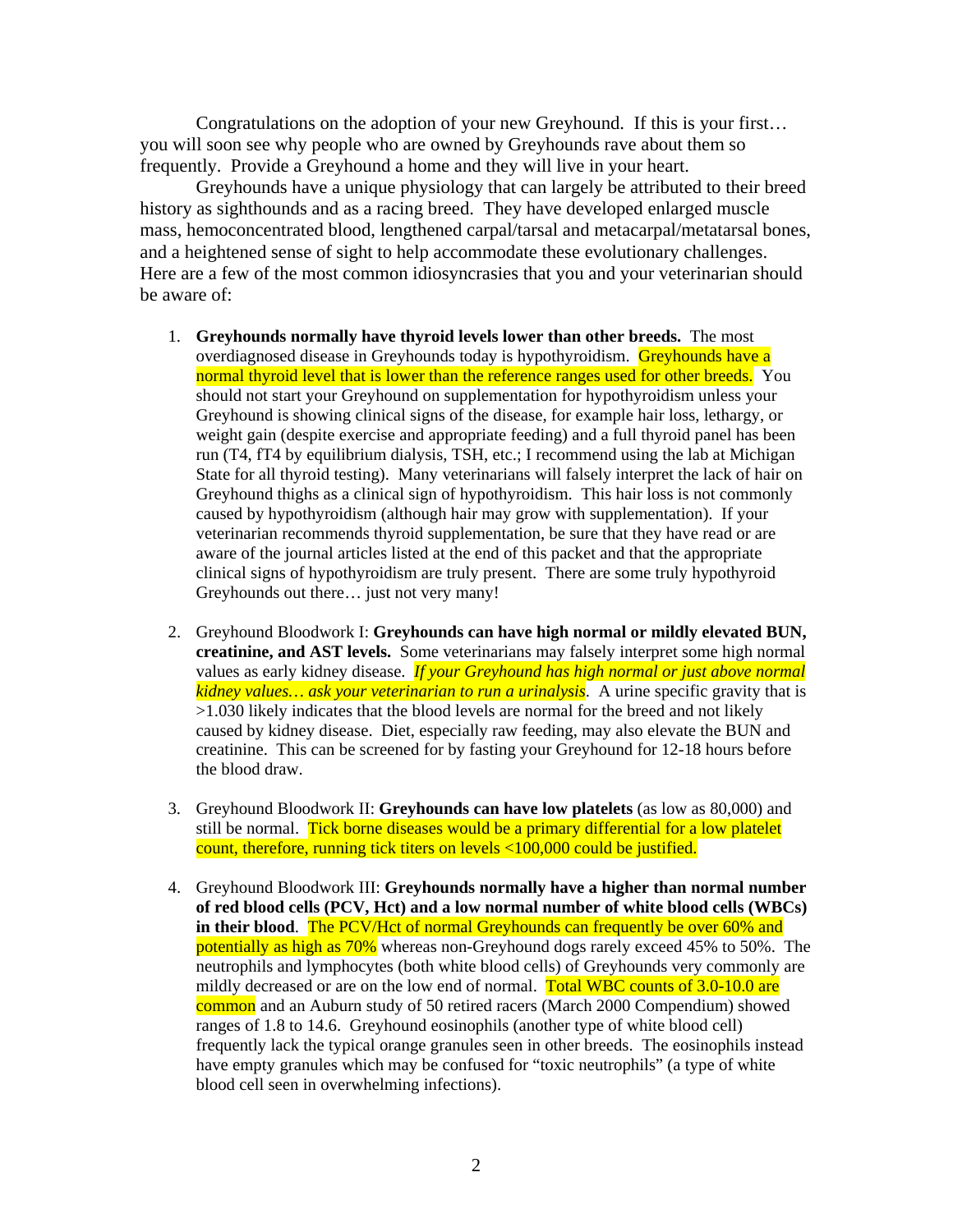- 5. Greyhounds are exposed to many **tick borne diseases (TBD)** while they are racing. If your dog is experiencing any neck or back pain of unknown cause or a low platelet count (lower than 100,000) you should request that your dog be tested for TBDs. Other potential clinical signs associated with tick borne diseases include: high fever, depression or lethargy, anorexia, anemia, diarrhea or constipation, weight loss, vomiting, nose bleeds, skin hemorrhage or any other unusual bleeding, swollen legs or lymph nodes, nervous system disorders, such as stiff gait, head tilt, seizures or twitching, and pale gums and/or inner eye membranes. It can take as long as five to seven years for clinical signs to develop from Ehrlichiosis after a tick bite, so even if you do not have TBDs in your area, they are still worth testing for. Treatment for Greyhounds who have positive tick borne disease titers without supportive clinical signs is controversial. I do not recommend testing healthy dogs with normal bloodwork for tick borne diseases as titers only measure EXPOSURE to the infectious organism and are not always diagnostic for disease.
- 6. **Greyhounds are overly represented in cases of osteosarcoma** (a form of cancer that attacks the bone) (ACVIM 2005). It is most commonly found toward the shoulder in a front leg or toward the knee in a back leg but can occur in other places (such as the ankle/distal radius). *If your Greyhound shows signs of significant lameness, an x-ray should always be taken to rule this out as a possible cause*. A diagnosis of a "sprain" or "strain" should not be made without an x-ray.
- 7. **Greyhounds commonly suffer from dental disease**. You will need to clean their teeth at home and either use gels or medicated chews to help keep the teeth as clean as possible. Your Greyhound will also likely need periodic dental cleanings requiring anesthesia. Some facilities may perform "standing dentals" or "anesthetic free teeth cleanings". Although this treatment sounds appealing, it does not allow for thorough cleaning of the tartar under the gums which is the most critical area. This treatment provides little more than the equivalent of a human teeth whitening procedure. http://www.avdc.org/position-statements.html#cadswa
- 8. **Greyhounds can have a lesion on their pads called "corns" which very often cause lameness**. My treatment of choice for corns is a technique known as "hulling". The technique is described in the website below and has been published in a peer reviewed veterinary journal. These can be surgically removed but surgery is controversial as these lesions can reoccur after surgery and the recovery is painful and can be prolonged. Other treatment options include use of anti-viral medications and application of a small circle of duct tape over the corn which will need to be changed every 2-3 days. Be sure to have your veterinarian examine the pads of your Greyhound if they become lame. http://www.grassmere-animal-hospital.com/corn\_hulling.htm
- 9. **Greyhounds can have a form of skin acne on their chests (most commonly where the chest rubs on the floor)**. This form of skin acne has the appearance of little black heads. This is best treated with a hydrogen peroxide containing product (e.g. Pyoben gel, Sulfoxydex shampoo) and is largely only a cosmetic problem.
- 10. **Some racing greyhounds have had old racing injuries that can flare up from time to time.** One of the most common injuries is a fractured central tarsal bone. This will present as a swelling just below the right ankle (hock). This condition is normally chronic and by the time they reach a pet home there is little that can be done to correct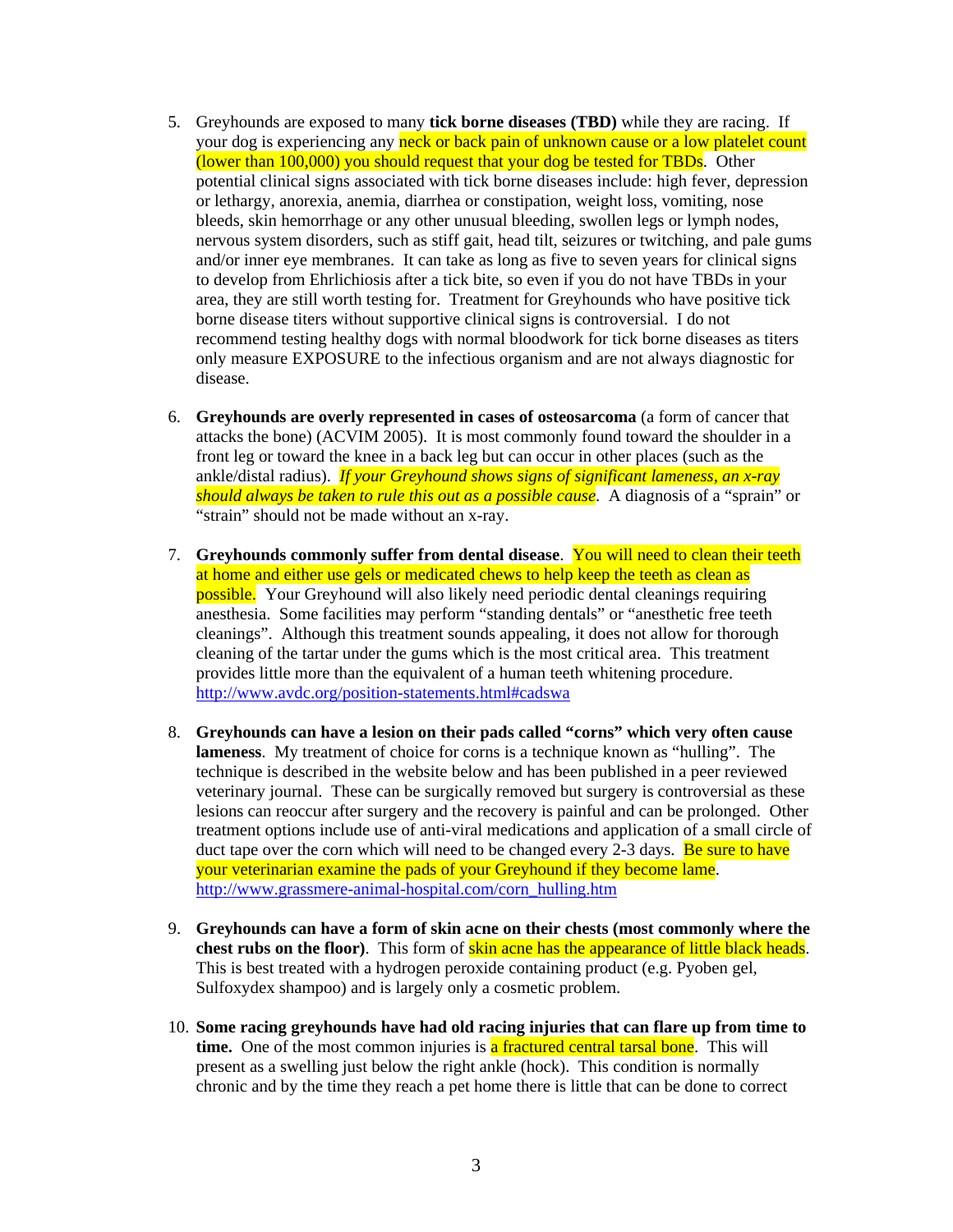the problem. These dogs may benefit from Glucosamine/Chondroitin supplementation but may need stronger medications in some circumstances to keep them comfortable.

- 11. **Some Greyhounds can do an activity known as "trancing."** This is often seen as a dog that will appear to be in a trance. They may stand under an object that is able to touch or brush along their backs. This is not indicative of a seizure disorder and can be normal in the breed.
- 12. **Greyhounds are predisposed to an ocular condition known as "pannus."** This presents as a pigmented lesion that starts on the outside part of the eye and spreads across the cornea. This is an immune mediated disease and eye drops (topical cyclosporine and/or corticosteroids) are needed to treat the condition. Some animals need to wear a dog form of goggles when they go outside as UV light can aggravate the condition. www.doggles.com
- 13. **Greyhounds commonly have a condition termed Greyhound bald thigh syndrome**. You will note this on your Greyhound by the lack of hair on the backs of both hind legs (some Greyhound reunions will have a "best buns" competition to highlight some of the bald thighs). Some Greyhounds are more severely affected than others. This is largely only a cosmetic condition and sometimes resolves once the dog retires and a good diet is started. This condition is very rarely caused by a low thyroid level (hypothyroidism).
- 14. **Female greyhounds commonly are affected by a condition known as clitoral hypertrophy**. This is an enlargement of the clitoris that is a result of testosterone supplementation. Most female greyhounds receive testosterone supplementation on the track to block their heat cycle. This condition should not affect their neutering and should resolve over time once the testosterone supplementation is stopped. Some greyhounds with this condition may be misdiagnosed as being "hermaphrodites."
- 15. **Many Greyhounds can have mild heart enlargement and a mild heart murmur that can be normal**. If your veterinarian hears a heart murmur, it is always a good idea to take a chest x-ray. If there is some left atrial enlargement (a chamber of the heart) then an ultrasound of the heart (echocardiogram) would be necessary and should ideally be conducted by a cardiologist. If only mild generalized heart enlargement is noted, then it is likely normal for the breed and additional testing may not be necessary. The heart murmur can be described as systolic (not holosystolic), loudest over the left base, and likely a grade I or grade II.
- 16. **Most Greyhounds will commonly have, for lack of a better word, a "dent" at the transition from their thoracic to lumbar vertebrae (back bones)**. You will notice this dent along the back midline just beyond the shoulders and is a completely normal finding in the breed. Explanations for this such as "it's a genetic anomaly" and "it looks like he was hit with some kind of metal bar" have been given in some instances.
- 17. **Many Greyhounds may have scars from their racing days**. These are very rarely evidence of abuse at the track. As you will soon learn, Greyhounds have paper thin skin and will cut themselves very easily. Some injuries that would be minor scratches in other breeds are significant tears in Greyhounds and require sutures and can leave scars. It is truly the exception to the rule if the scars seen on your Greyhound are actually the result of abuse while on the track.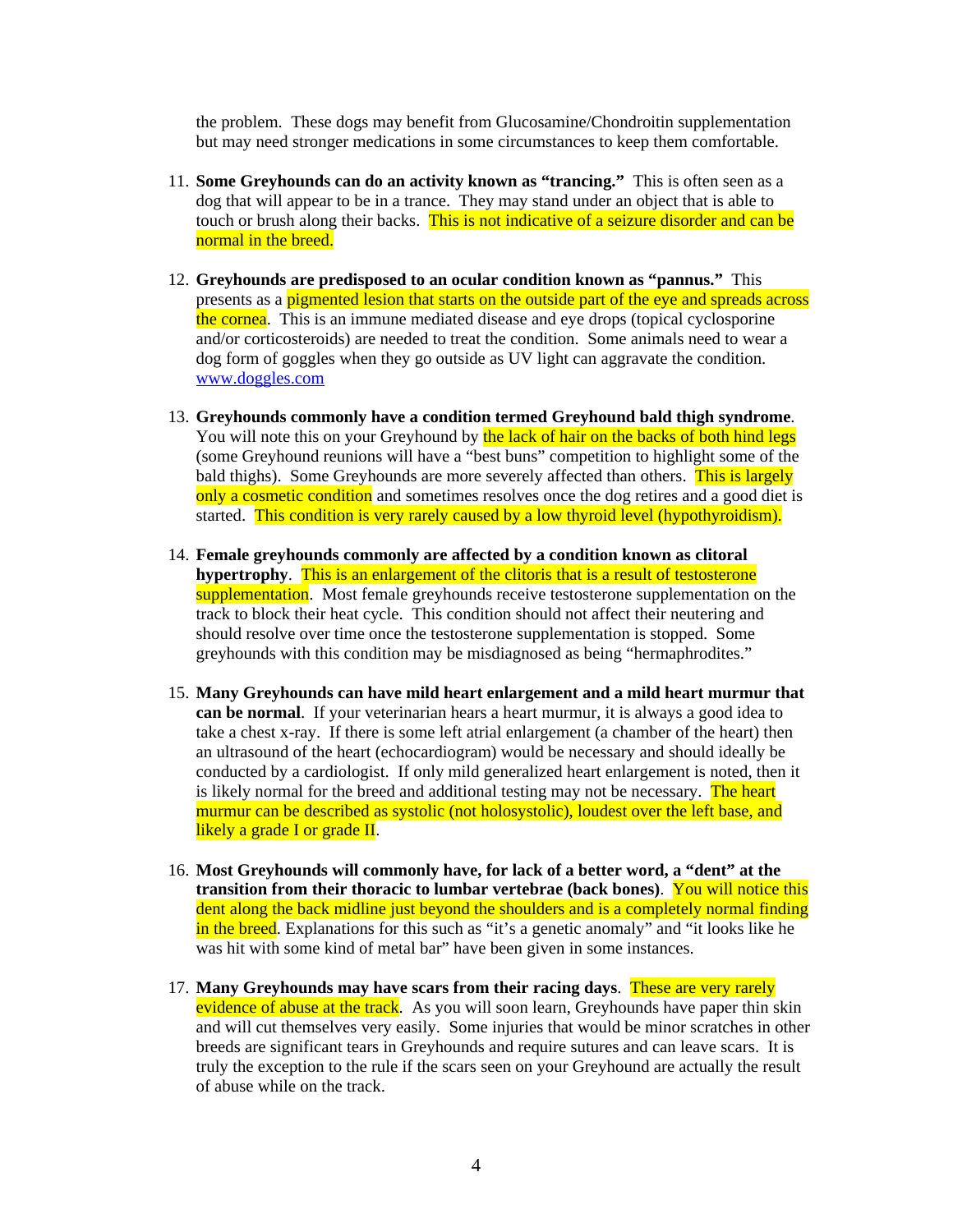18. **Greyhounds are a breed which have been noted to develop malignant hyperthermia (MH)**. This condition is a type of reaction to anesthesia in which the Greyhound will spike a very high temperature  $(>106)$  in response to exposure to the anesthesia. This condition is very rare and as your Greyhound most likely arrived to you already spayed or neutered, this is unlikely to be a concern. MH is a genetic condition which should result in the same reaction to inhalant anesthesia every time. Therefore if a dog has had a previous anesthesia without incident, MH should not be a factor. Some Greyhounds can spike very high temperatures in recovery from muscle fasciculations but this is not MH. MH is most commonly a reaction to gas anesthesia and is over-diagnosed in the breed (if your dog recovers from a high temperature without treatment with a drug called *Dantrolene*, it was most likely not MH).

http://www.animalmedicalcentreofmedina.com/library/Anesthetic%20Malignant%20Hyp erthermia.pdf

- 19. **Greyhounds are very sensitive and sometimes will not eat in the hospital**. Once a Greyhound retires and leaves the racetrack... they can quickly become very attached to their new family and may not eat well in a hospital setting. **Failure to eat while in the hospital alone is not a reason to keep a Greyhound in the hospital.** If your Greyhound is not eating well, ask your veterinarian if you could take your Greyhound home for the night and return for a recheck the next day.
- 20. **Greyhounds can be affected by a condition known as Lumbosacral Stenosis (Cauda Equina) which may be misdiagnosed as "hip dysplasia"**. These dogs normally present as weak, wobbly, or painful in the rear end. It is caused by a narrowing of the end of the spinal cord which results in compression of the nerve roots. This can be difficult to diagnose as it may not be apparent on x-ray. **This condition will be unlikely to respond to Rimadyl/Etogesic/Deramaxx or oral steroids.** Remember that hip dysplasia is very rare in Greyhounds.

There is some controversy regarding the significance/relevance/frequency of this disease in Greyhounds amongst specialists.

http://greythealth.com/lumbosacral.htm

- 21. **Many Greyhounds are very temperature sensitive**. You will find that your Greyhound will very likely not want to spend very much time outside when it is very cold and will quickly heat up in the hot summer weather as well. You will need to closely monitor your Greyhound in any extreme of temperature.
- 22. **Idiopathic cutaneous and renal glomerular disease ("Alabama rot") is a rare disease that can be seen in Greyhounds**. Should your Greyhound develop ulcerative lesions on their legs (rear>front) this condition should be considered. It can be potentially fatal as 25% of Greyhounds will develop kidney failure with this condition. There is no specific treatment for this disease. The ulcers should be flushed daily with an anti-bacterial agent and antibiotics should be started if infection is present. Recovery should occur in two to three weeks in Greyhounds with no kidney damage. This condition is very rare.
- 23. **The most common cause of multiple toe nail loss from multiple feet in Greyhounds is symmetrical lupoid onchodystrophy (SLO)**. Some older Greyhound references may also refer to this condition as Pemphigus, however, SLO is the actual diagnosis. This condition may be misdiagnosed as a "bacterial or fungal infection". Greyhounds can have infections but those not responding well to appropriate treatments should be considered strong suspects for Pemphigus. Definitive diagnosis requires a biopsy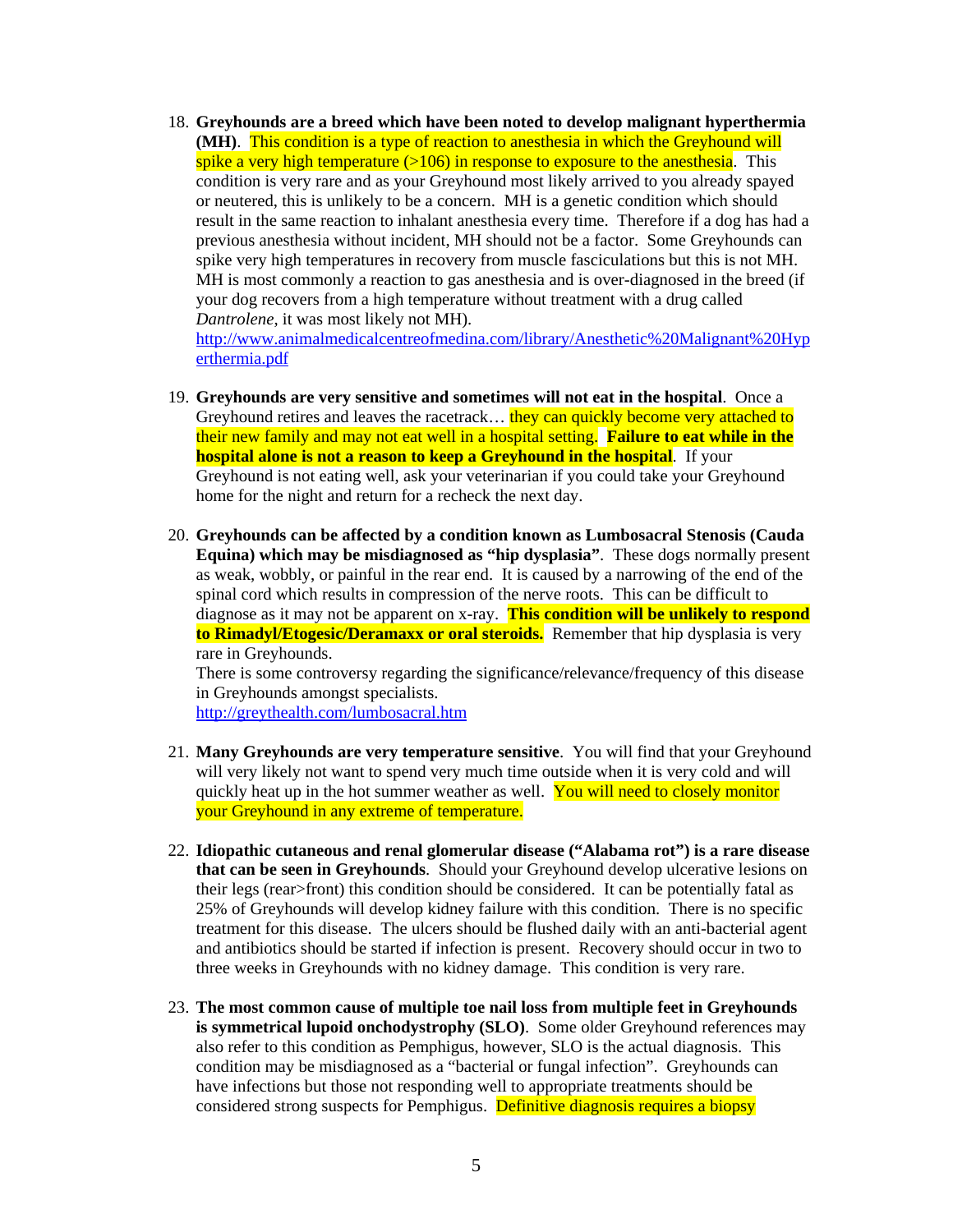(amputation of a toe) which is rarely recommended due to the classic presentation of the disease and the aggressiveness of the biopsy. Treatment will consist of appropriate antimicrobials, high doses of fatty acids, tetracycline and niacinamide (be sure that you are given Niacinamide and not Niacin). Steroids and anti-histamines may be necessary in some cases.

- 24. **Male Greyhounds can suffer from a condition known as Dysuria or "tying up.**" This condition is more common in active racers but can occasionally carry over into pethood. The clinical signs seen with this condition are normally associated with some stressful event (hospitalization, anesthesia, a long haul, over-exercise) and consist of urethral spasms which prevent the dog from urinating normally. Greyhounds suffering from dysuria will strain to urinate with only drops coming out. Some of these dogs may also continue to leak urine slowly over an extended period. Some veterinarians not familiar with the condition may mistakenly recommend urethral scoping or a bladder biopsy. Treatment consists of catheterization three times daily as needed and drug therapy (typically some form of a muscle relaxer). The condition often takes 2-5 days to resolve.
- 25. **Greyhounds can suffer from muscle cramps.** This condition is more common in colder weather. Their leg muscles stiffen which causes them to awkwardly hike up their legs frequently vocalizing. This condition should be treated by warming the dog up and applying warm (not hot) compress. If you look up these dogs racing records you may find several "OOPS" where they did not finish the race due to cramping. If this is a chronic problem, potassium supplementation may be beneficial.
- 26. **Some Greyhounds suffer from excessive bleeding following surgical procedures.** The Ohio State University Veterinary Teaching Hospital is doing a lot of research to discover why this is. Most standard tests done to evaluate clotting function in veterinary medicine have been normal in these dogs (therefore prescreening your dog will not be helpful). Although the cause is so far unknown (as of 5/08) these dogs do seem to respond to Aminocaproic acid (ACA) given orally three times daily for 5 days (it can be given intravenously if used pre-operatively). Transfusions of fresh frozen plasma or whole blood have also been effective but are no longer the treatment of choice if significant anemia is not present.

http://www.vet.ohio-state.edu/2097.htm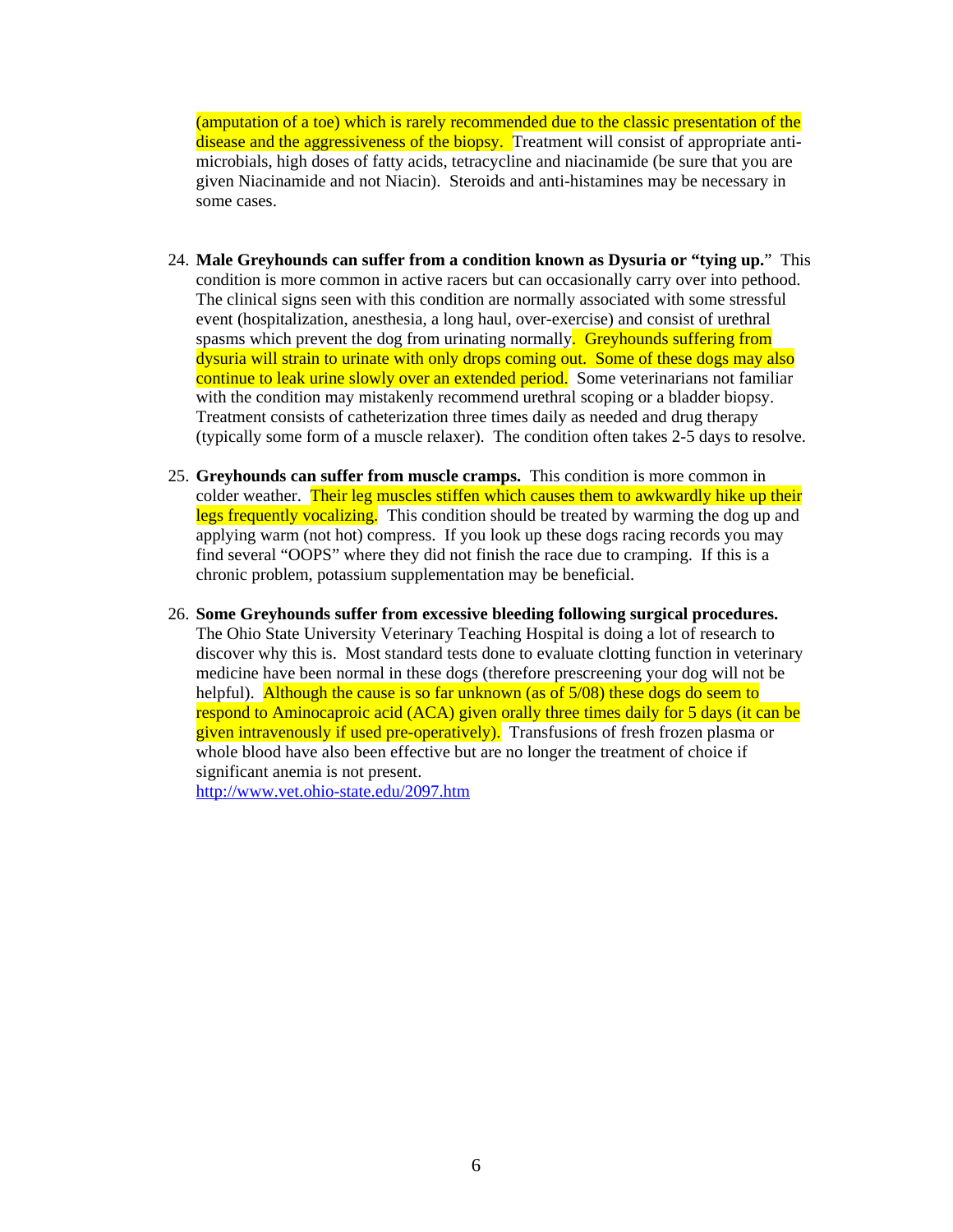# **Greyhound Anesthesia**

Some veterinarians and some Greyhound rescue groups make specific recommendations in regards to a "Greyhound anesthetic protocol" because they believe a specific drug is safer than another. In my opinion, any drug is only safe if the person using it is comfortable with it. A number of anesthetics are suitable to be used in Greyhounds and depending on which your veterinarian is most familiar with will dictate which would be the safest. No specific protocol will be cited in this packet; however, some general guidelines will be listed to help reduce the risk associated with anesthesia.

1. Never use thiobarbiturate anesthetics in Greyhounds. Never never never! Oh yeah and did I say never? Some specialists believe that a one time only dose of a thiobarbituate in a Greyhound is acceptable; however, there are many other safer options!

2. **Premedications**: these medications provide sedation, analgesia (pain relieving properties) and allow a lower dose of an anesthetic to be used. The most commonly used premedications include sedatives (Acepromazine, Medetomidine), opioids (Torbugesic, Butorphonal, Buprenorphine, Morphine, etc.) and anti-cholinergics (atropine and glycopyrollate). The anti-cholinergics provide cardiovascular support. These medications may be used in various combinations. Caution should be used when dosing Greyhounds with premedications as they can be more sensitive to their effects (especially Acepromazine).

3. **Induction agents**: Telazol, Propofol and Ketamine/Valium are all perfectly appropriate anesthetics for Greyhounds. I would recommend using whichever your veterinarian is most familiar with... just remember no thiobarbiturates (Thiopenthol).

4. **Gas anesthesia**: Isoflurane and Sevoflurane are both perfectly acceptable and there is no significant clinical difference between the two in their use in general practice.

5. **Intravenous catheters**: it is always a good idea to have an intravenous catheter placed for surgery. This gives the surgeon instant venous access in case of an emergency and allows your Greyhound to receive fluids during surgery which help in maintaining normal blood flow and blood pressure.

6. **Presurgical bloodwork**: it is always a good idea to have presurgical bloodwork done. The bloodwork allows for a quick check of liver and kidney functions among other things which may influence which anesthetics are used or if surgery should even be performed. The bloodwork should ideally be drawn within four weeks of the anesthetic event.

7. **Temperatures**: ask to have your Greyhound's temperature monitored periodically during and after surgery. In rare instances, Greyhounds have been known to have a reaction to an anesthetic or muscle fasciculations which allowed their body temperatures to climb in excess of 106 degrees. Monitoring of the patient allows for quick recognition and treatment of this problem.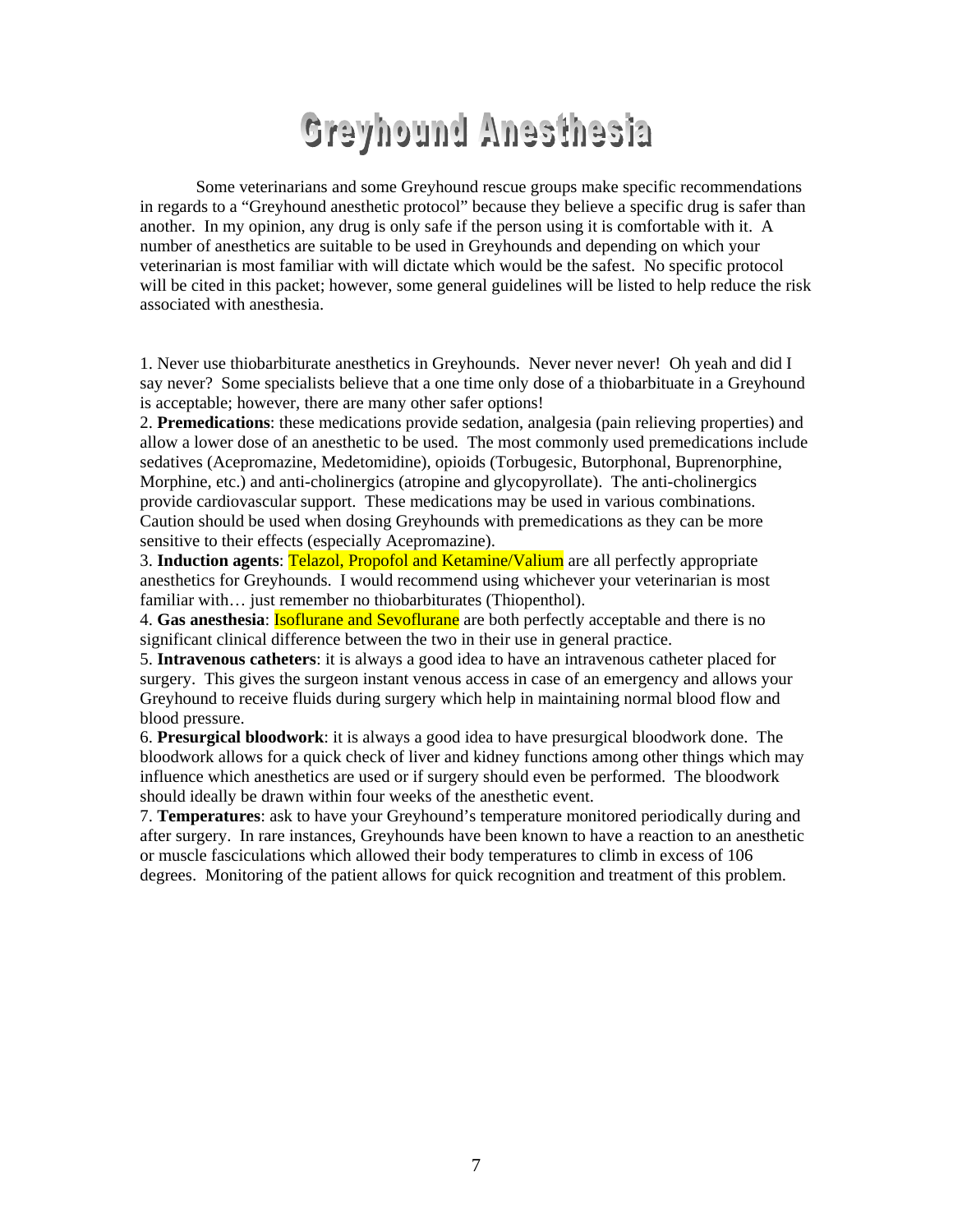#### *Thyroid Function Testing in Greyhounds*

*Sm Anim Clin Endocrinol 12[1]:4 Jan-Apr'02 Review Article 0 Refs*

C.B. Chastain, DVM, MS, Dipl. ACVIM (Editor) & Dave Panciera, DVM, MS, Dipl. ACVIM (Assoc. Editor) Sm An Clin Endo

Gaughan KR, Bruyette DS.; Am J Vet Res 2001; 62:1130-1133

**BACKGROUND:** Thyroid function tests are frequently evaluated in greyhounds because of alopecia, infertility, and poor race performance. In most cases, hypothyroidism is not present, despite the finding of decreased serum total thyroxine (T4) concentrations. Sight hounds, including greyhounds and Scottish deerhounds are known to have serum T4 concentrations lower than other breeds of dogs. This can result in an erroneous diagnosis of hypothyroidism.

**SUMMARY**: Basal serum T4, free T4 (fT4), and the serum T4 and fT4 response to thyroid-stimulating hormone (TSH) administration were evaluated in a group of healthy pet dogs and in two groups of healthy greyhounds. All pet dogs and 56 greyhounds had serum T4 and fT4 response to thyrotropin-releasing hormone (TRH) administration evaluated. Serum concentration of endogenous canine TSH (cTSH) was measured in 18 pet dogs and 87 greyhounds. The pet dog group consisted of 19 dogs of various breeds (no greyhounds), with a mean age of 5.2 years. One group of greyhounds consisted of 37 female dogs with a mean age of 1.4 years that were actively racing and currently receiving testosterone for suppression of estrus. The second group of greyhounds consisted of 61 dogs with a mean age of 4.9 years that were not receiving testosterone. Greyhounds receiving testosterone were significantly younger than those not receiving testosterone and pet dogs. Of the greyhounds not receiving testosterone, none of the females (n = 35) were racing, while 10 of the 26 males were actively racing. No dog had received thyroid supplementation, glucocorticoids, or anabolic steroids with the exception of testosterone within 3 months of study. The mean basal serum T4 concentration was significantly lower in the greyhound groups than in the pet dog group. The mean basal serum fT4 concentration was significantly lower in the greyhound groups than in the pet dog group. The mean serum T4 response to TSH was significantly greater in pet dogs than in greyhounds either receiving testosterone or not. Greyhounds receiving testosterone had significantly higher serum T4 concentrations post-TSH than greyhounds not receiving testosterone. While there was no difference between the mean serum fT4 concentration after TSH administration in pet dogs and greyhounds receiving testosterone, the fT4 concentration in greyhounds not treated with testosterone was significantly less than the other groups. The mean serum T4 concentration in response to TRH administration was significantly lower in both groups of greyhounds than in pet dogs. The mean serum fT4 concentration after TRH administration was significantly lower in greyhounds not receiving testosterone than in greyhounds treated with testosterone or pet dogs. Mean serum cTSH concentrations were not significantly different between any of the three groups. The reference ranges for all greyhounds were established as basal concentrations of T4, fT4, and cTSH were 2.1 to 37 nmol/L, 1.3 to 32.2 pmol/L, and 0.03 to 1.3 ng/ml, respectively. The authors concluded that greyhounds have a lower reference range for serum T4 and fT4 concentrations than that of other breeds.

**CLINICAL IMPACT**: This study shows that serum T4 and fT4 concentrations in greyhounds are considerably lower than in non-greyhound dogs and clearly demonstrates the difficulty in diagnosing hypothyroidism in this breed. The lower limit of the reference range for T4 and fT4 concentrations in greyhounds is near the lower sensitivity of the assays. Therefore, it may be impossible to establish a diagnosis of hypothyroidism based solely on these hormones. Because the serum TSH concentration was similar to that of other breeds, an elevated cTSH combined with T4 and fT4 concentrations at the low end of the reference range combined with appropriate clinical signs is necessary to diagnose hypothyroidism in greyhounds. Dynamic testing using TSH or TRH stimulation testing may also be useful, but less practical. Testing when appropriate clinical signs are present is of particular importance in greyhounds. Caudal thigh alopecia, common in greyhounds, is not caused by hypothyroidism, and infertility is likely to be only infrequently caused by hypothyroidism in female dogs. Exogenous testosterone used to suppress the estrous cycle does not appear to alter basal serum concentrations of T4, fT4, or c-TSH, but responses to TSH or TRH stimulation may be increased by testosterone administration.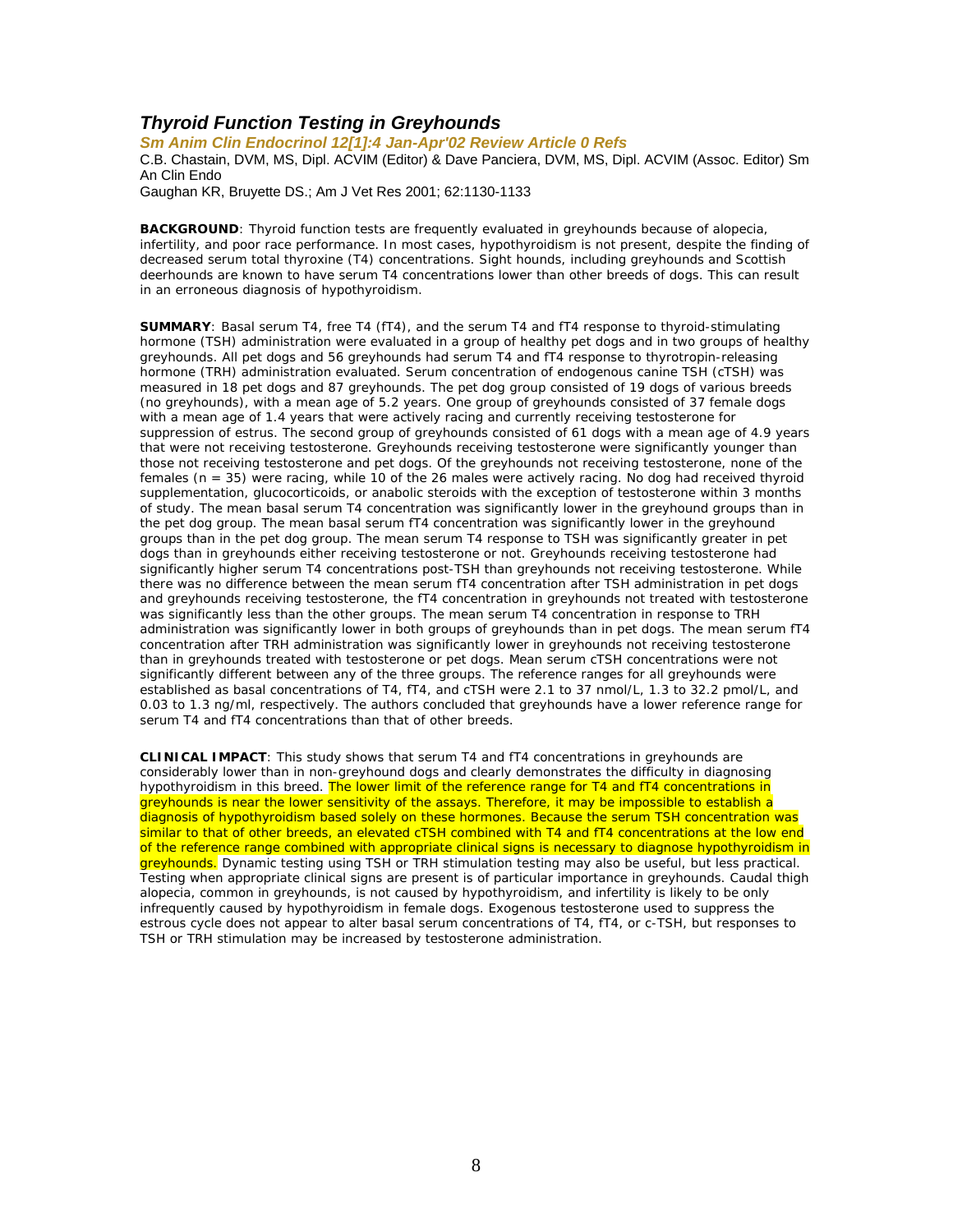#### *Thyroid function testing in Greyhounds.*

*Am J Vet Res 62[7]:1130-3 2001 Jul* Gaughan KR, Bruyette DS

**OBJECTIVE**: To evaluate thyroid function in healthy Greyhounds, compared with healthy non-Greyhound pet dogs, and to establish appropriate reference range values for Greyhounds.

**ANIMALS**: 98 clinically normal Greyhounds and 19 clinically normal non-Greyhounds.

**PROCEDURES**: Greyhounds were in 2 groups as follows: those receiving testosterone for estrus suppression (T-group Greyhounds) and those not receiving estrus suppressive medication (NT-group Greyhounds). Serum thyroxine (T4) and free thyroxine (fT4) concentrations were determined before and after administration of thyroid-stimulating hormone (TSH) and thyroid-releasing hormone (TRH). Basal serum canine thyroid stimulating hormone (cTSH) concentrations were determined on available stored sera.

**RESULTS**: Basal serum T4 and fT4 concentrations were significantly lower in Greyhounds than in non-Greyhounds. Serum T4 concentrations after TSH and TRH administration were significantly lower in Greyhounds than in non-Greyhounds. Serum fT4 concentrations after TSH and TRH administration were significantly lower in NT-group than Tgroup Greyhounds and non-Greyhounds. Mean cTSH concentrations were not different between Greyhounds and non-Greyhounds.

**CONCLUSIONS AND CLINICAL RELEVANCE**: Previously established canine reference range values for basal serum T4 and fT4 may not be appropriate for use in Greyhounds. Greyhound-specific reference range values for basal serum T4 and fT4 concentrations should be applied when evaluating thyroid function in Greyhounds. Basal cTSH concentrations in Greyhounds are similar to non-Greyhound pet dogs.

# *Thyroid hormone concentrations in young, healthy, pretraining greyhounds*

#### *Vet Rec. 2007 Nov; 161 (18): 616-619.*

RE Shiel, SF Brennan, AJ Omodo-Eluk, CT Mooney School of Agriculture, Food Science and Veterinary Medicine, University College Dublin, Belfield, Dublin 4, Ireland

Total thyroxine (T(4)) concentrations were below the non-breed-specific reference range in 42 of 46 healthy young greyhounds (91.3 per cent) and 16 (34.8 per cent) were at or below the limit of detection of the assay. Free T(4) concentrations were below the standard reference interval in 20.5 per cent of the animals and 13 per cent were at or below the limit of detection of the assay. In contrast, all the dogs' total tri-iodothyronine concentrations were within or above the non-breed-specific reference range and 67 per cent were within the upper half. All the dogs' thyroid stimulating hormone concentrations were within the non-breed-specific reference range. The results show that young greyhounds have markedly lower total and free T(4) concentrations than other breeds, and neither analyte can reliably be used to investigate the hypothyroidism in this breed as values were found below the limit of detection of each respective assay.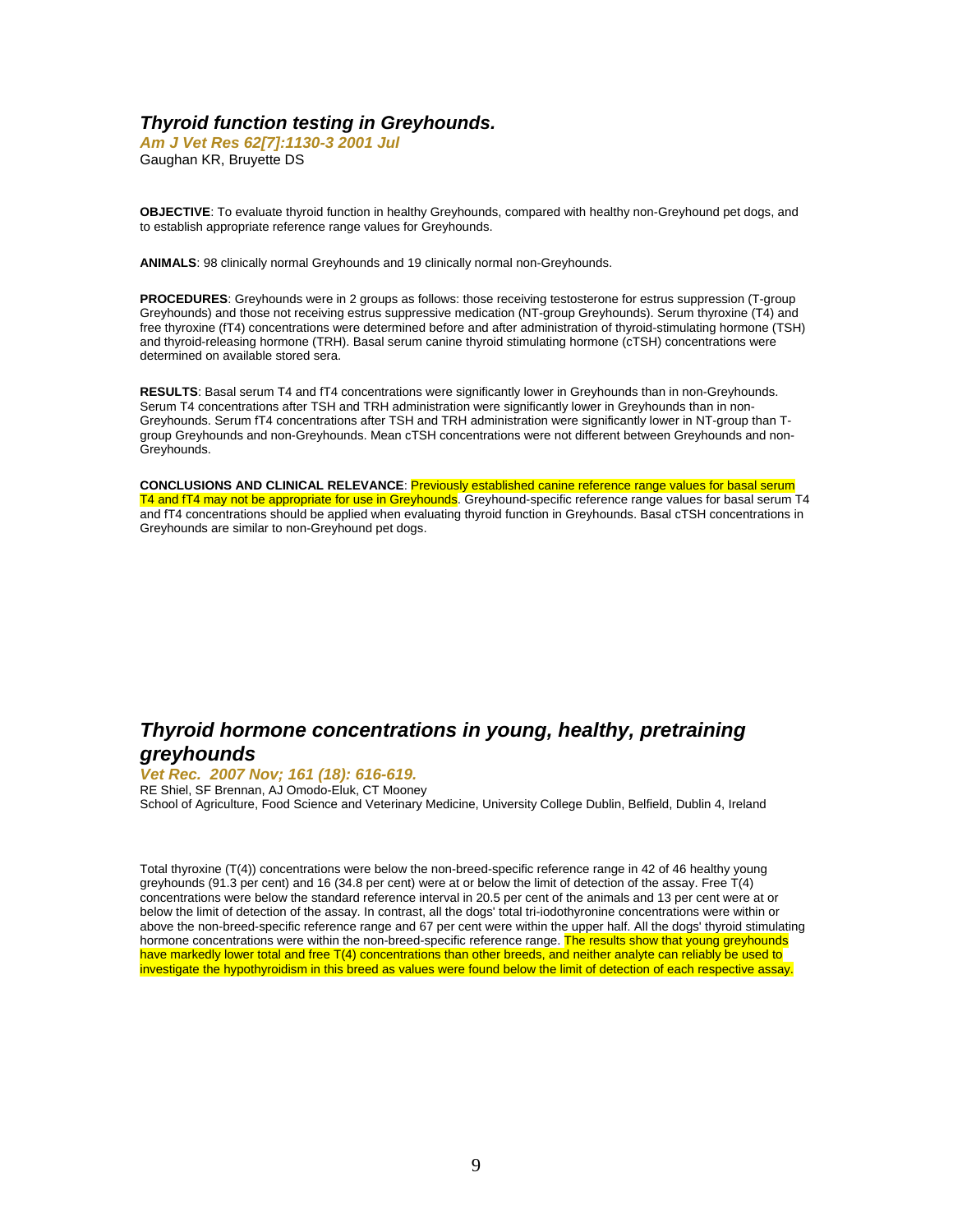#### *Platelet concentration and hemoglobin function in Greyhounds*

*J Am Vet Med Assoc 205[6]:838-841 Sep 15'94 Clinical Study 16 Refs* \*Patrick S. Sullivan, DVM, PhD; Heather L. Evans, DVM; T. P. McDonald, PhD \*Centers for Disease Control and Prevention, Division of HIV/AIDS, 1600 Clifton Rd. Mailstop E-47. Atlanta. GA 30333.

Hematologic characteristics of 36 Greyhounds were studied and compared with characteristics of 22 non-Greyhound controls. Fourteen of the Greyhounds were tested and found to be seronegative for Ehrlichia canis and Babesia canis. Compared with the non-Greyhounds, Greyhounds had higher mean hemoglobin concentration, PCV, mean corpuscular volume, and mean cellular hemoglobin, and lower mean RBC count, hemoglobin P50 value, Hill coefficient, platelet count, and total plasma protein concentration. The lower mean hemoglobin P50 value in Greyhounds suggested that the higher mean hemoglobin concentration and PCV were not solely a result of selective breeding for superior racing abilities, but that Greyhound hemoglobin may have a greater affinity for oxygen than does the hemoglobin of non-Greyhounds.

## *Hematologic and Serum Biochemical Reference Values in Retired Greyhounds*

*Compend Contin Educ Pract Vet 22[3]:243-248 Mar'00 Review Article 9 Refs*

Janet E. Steiss, DVM, PhD; William G. Brewer, Jr., DVM; Elizabeth Welles, DVM, PhD; James C. Wright, DVM, PhD

College of Veterinary Medicine, Auburn University, AL

Research has indicated that results of blood tests for retired greyhounds may fall outside the established normal ranges for the general canine population and that specific parameters for retired greyhounds may need to be established. Based on the study discussed in this article, the authors determined that hemoglobin, creatinine, sodium, total carbon dioxide, and anion gap tend to be elevated whereas globulin tends to be decreased in healthy retired greyhounds. Practitioners need to be aware of these breedspecific differences in order to make accurate diagnoses in greyhounds.

# *Bald Thigh Syndrome of Greyhound Dogs: Gross and Microscopic Findings*

#### *Vet Dermatol 11[1]:49-51 Mar'00 Short Communication 6 Refs*

\* Polly R. Schoning & Laine A. Cowan

\* Dept. of DM/P, Mosier Hall, College of Veterinary Medicine, Kansas State University, Manhattan KS 66506, USA

Bald thigh syndrome (BTS) is a disease limited to Greyhound dogs. It is characterized clinically and grossly by bilateral hair loss on the lateral and caudal thighs. The cause of BTS is unknown but may be associated with hypothyroidism or hyperadrenocorticism. Samples of skin, thyroid glands, and adrenal glands from 43 Greyhound dogs with BTS were examined microscopically. Microscopic changes were characterized by dilatation of follicular infundibula, presence of catagen follicles and epidermal hyperplasia. Changes in the skin from these Greyhound dogs suggest an endocrinopathy as the cause; however, we were unable to confirm which one.

#### *Skin Diseases in Greyhounds*

*Vet Med 95[2]:115-124 Feb'00 Review Article 15 Refs* Glen Burkett, BVSc, Dipl. ACVD Florida Veterinary Specialists, 3000 Busch Lake Blvd., Tampa, FL 33614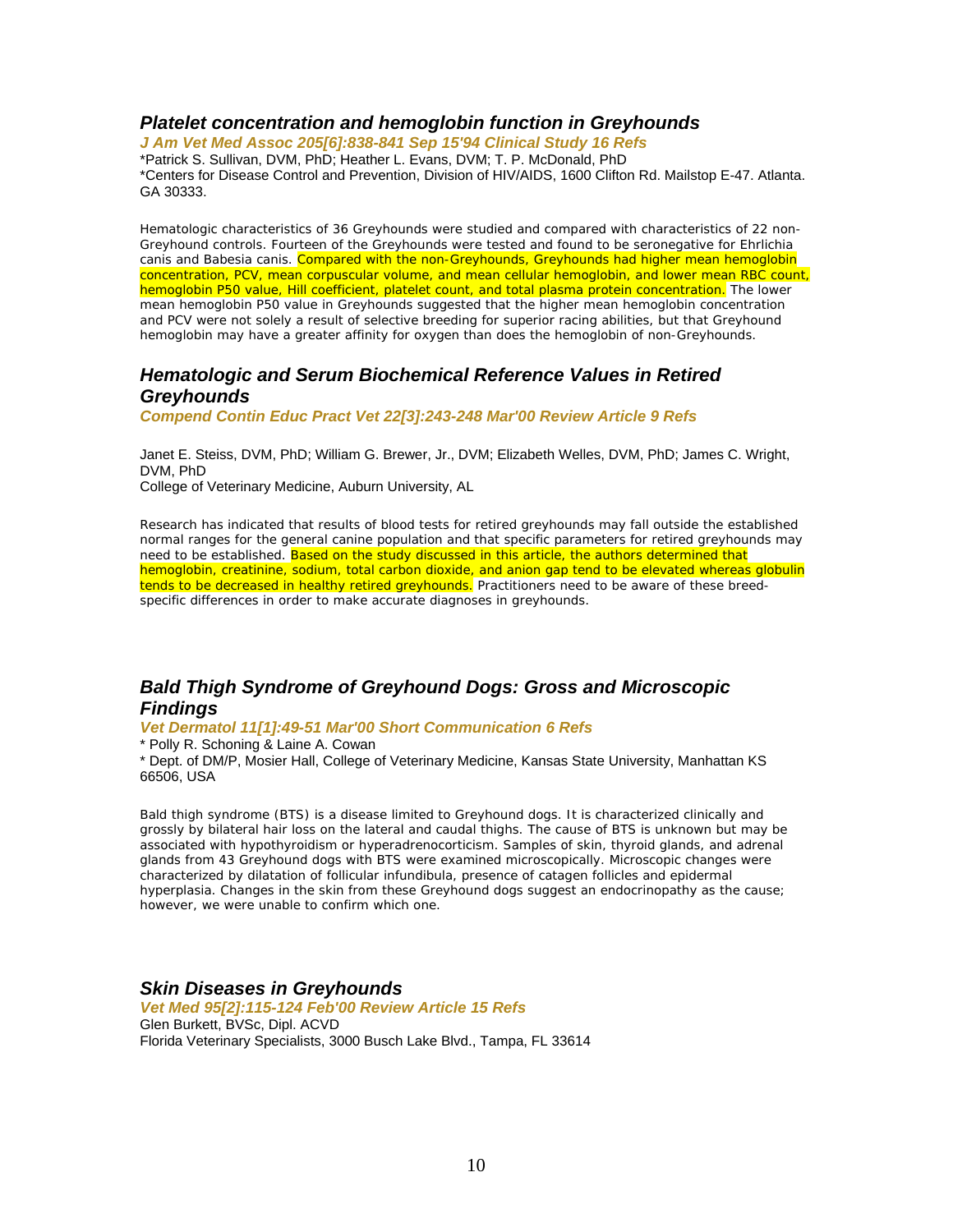#### *A Comparison Of Echocardiographic Indices Of The Nonracing, Healthy Greyhound To Reference Values From Other Breeds*

*Vet Radiol 36[5]:387-392 Sep/Oct'95 Review Article 25 Refs* \*Patti S. Snyder, DVM, MS, , DVM, MS, Clarke E. Atkins, DVM \*PO Box 100126 HSC, University of Florida, Gainesville, FL 32610

Echocardiographic evaluation of healthy, nonexercising, awake greyhounds revealed substantial differences in left ventricular cavity dimensions, wall thickness, systolic time intervals and fractional shortening as compared to previously reported normal echocardiographic values obtained from mongrels and various other dog breeds. Despite corrections for body surface area and body weight, these differences remained, suggesting that breed and body conformation should be considered when interpreting echocardiographic studies in the dog.

#### *Metabolic and physiologic effects of athletic competition in the Greyhound Companion Anim Pract 2[8]:7-11 Aug'88 20 Refs*

R. A. Taylor, DVM, MS, Dipl ACVS Alameda East Veterinary Hospital, 9870 East Alameda Ave, Denver, CO 80231

Review article examining the peculiarities of the greyhound, a sprint racer. Racing greyhounds in the US run counterclockwise, on an oval track 5/16 to 3/8 mile long, and the typical race lasts around 45 seconds. Track surfaces, maintenance, length and banking of turns are extremely variable, as are the conditions of temperature and humidity under which races are run.

GREYHOUNDS DIFFER from other dogs in many respects. Compared to other dogs, their hearts are larger, stronger, and slower [resting heart rate 30 - 50 bpm], and they have a higher mean arterial pressure and lower peripheral resistance. The lower resting heart rate is at least partially a training effect; retired greyhounds have resting heart-rates closer to the average. Because they redistribute blood poorly, they compensate poorly for heat stress. They also have a greater muscle mass than the average dog.

LABORATORY FINDINGS. Compared with other breeds, **greyhounds have higher PCVs and larger** erythrocytes, larger total red cell counts, and higher hemoglobin values. These values are presented in a table.

POST-EXERCISE CHANGES measured after racing demonstrate transient increases in WBC counts, RBC counts, PCV, and hemoglobin levels. Proteinuria has been documented; myoglobinuria is reported, but has not been extensively studied. A dramatic increase in lactic acid levels is seen, from 7.97 +/- 0.04 mg/dl to 221.7 +/- 7.44mg/dl, followed by a rapid return to normal levels within 1 hour. Greyhounds are usually hyperthermic, as well as tachypneic after a race.

ANAEROBIC METABOLISM in greyhounds is the primary source of energy during racing. Studies have shown that energy requirements in sprinters may increase 20 times over resting levels, and only 5% of the energy used in a greyhound race comes from aerobic metabolism. Part of the greyhound's efficiency in using anaerobic metabolism is the result of a higher than average proportion of Type II muscle fibers, which use anaerobic metabolism to generate energy.

A discussion of aerobic and anaerobic glycolysis and oxygen debt is illustrated by diagrams.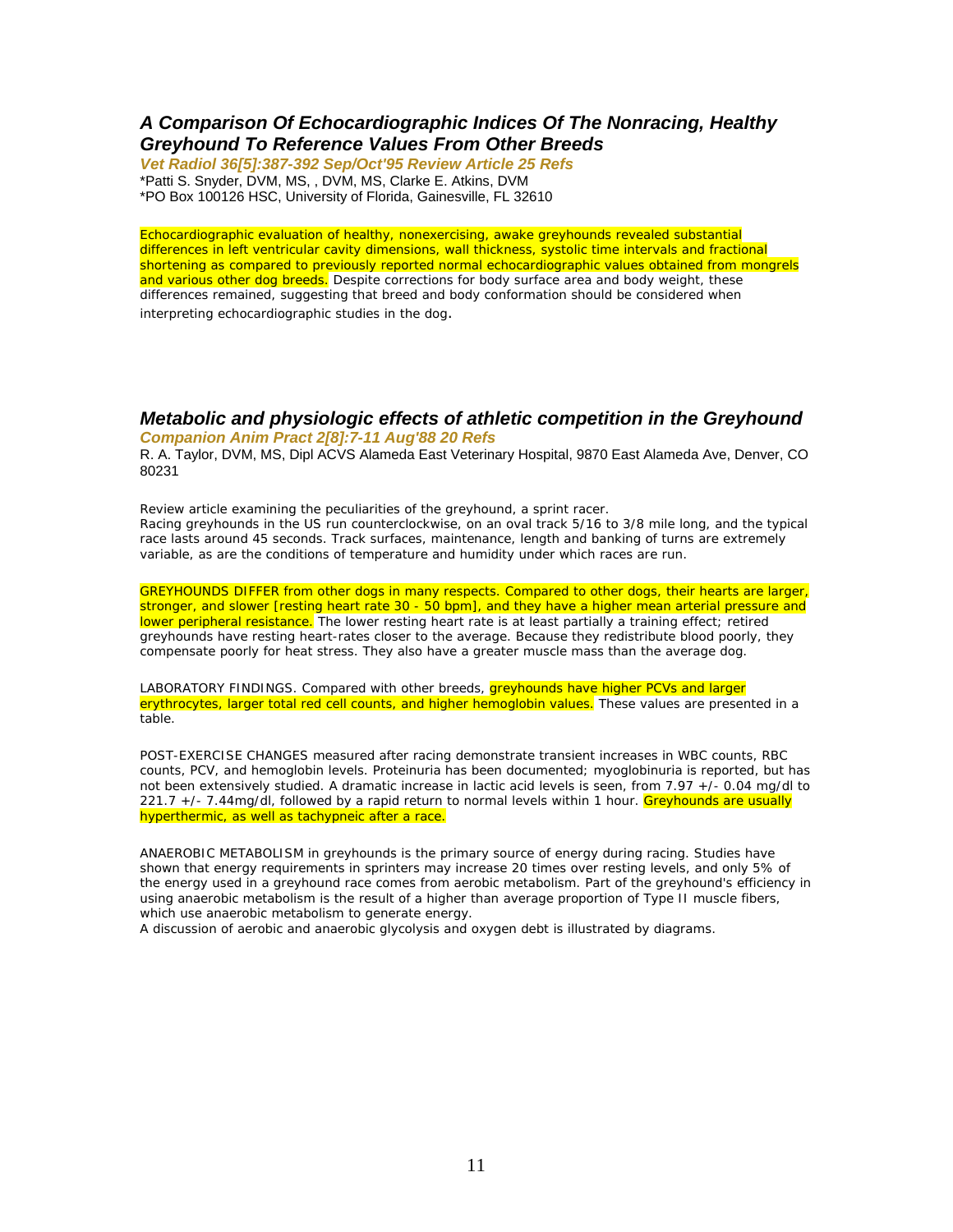#### **Hematologic Values in Mongrel and Greyhound Dogs Being Screened for Research Use**

*J Am Vet Med Assoc 1971 Dec 1; 159(11): 1603-6* Porter, JA Jr and Canaday, WR Jr.

Hematologic and blood chemistry data were collected from Greyhounds and from mongrel dogs. Data were distributed according to sex and, in the case of the mongrels, according to weight. The Greyhounds' mean values for red blood cell (RBC) counts, for packed cell volume (PCV), and hemoglobin (Hb) determinations were greater than those of the mongrels, in most cases significantly so (P<0.01). The mongrel dogs, on the other hand, had higher mean values than Greyhounds in reference to the white blood cell (WBC) counts and relative percentage of eosinophils. The serum sodium, chlorides, bilirubin, and glutamic oxaloacetic transaminase values were greater, and in most cases significantly so, for the Greyhounds in comparison to the mongrels. The mongrel dogs had a higher total serum protein and a lower serum albumin content than did the Greyhounds. The female Greyhounds had a significantly higher blood urea nitrogen value than did the mongrels. The mean alkaline phosphatase activity values were significantly higher for male mongrels weighing less than 15kg than for male Greyhounds.

#### *Fractures and Dislocations of the Racing Greyhound\_Part I Compend Contin Educ Pract Vet 17[6]:779-786 Jun'95 Review Article 25 Refs*

\* Mark A. Anderson, DVM, MS, and Gheorghe M. Constantinescu, DVM, PhD, Drhc, Larry G. Dee, DVM, and Jon F. Dee, DVM, MS

\* Dept. of Clinical Studies, School of Veterinary Medicine, University of Pennsylvania, Philadelphia, PA

-Greyhounds sustain many fractures and dislocations that are uncommon in other breeds of dogs. The counter-clockwise direction of racing, the repetitive nature of racing, and track conditions predispose greyhounds to many atypical injuries. Most injuries that occur as a result of racing involve, or are distal to, the carpus and tarsus. The repetitive nature of racing predisposes greyhounds to stress fractures that are not seen routinely in nonworking dogs. A better understanding of injuries sustained by racing greyhounds gives the practitioner an appreciation of the unique nature of these injuries and how they affect the dogs that participate in this increasingly popular sport.

#### *Fractures and Dislocations of the Racing Greyhound\_Part II*

*Compend Contin Educ Pract Vet 17[7]:899-909 Jul'95 Review Article 24 Refs* \* Mark A. Anderson, DVM, MS, and Gheorghe M. Constantinescu, DVM, PhD, Drhc, Larry G. Dee, DVM, and Jon F. Dee, DVM, MS

\* Dept. of Clinical Studies, School of Veterinary Medicine, University of Pennsylvania, Philadelphia, PA

Most pelvic limb injuries sustained by racing greyhounds are a result of the counterclockwise direction of racing. The central tarsal bone is one of the most frequently fractured bones in the pelvic limb because of the high compressive forces that are placed on the medial surface of the tarsus during racing. Central tarsal bone fractures lead to a loss of integrity of the medial buttress of the tarsus, which predisposes the other tarsal bones to injury. Similar to injuries of the thoracic limb, most pelvic limb injuries are distal to and include the tarsus. Because most injuries sustained by greyhounds are uncommon in other breeds, the orthopedic surgeon must have a good understanding of the anatomy of greyhounds and techniques used to repair pelvic limb injuries. Tarsal bone injuries as well as metatarsal and phalangeal injuries, which are commonly seen in the pelvic limb, are described. In addition, several unique as well as less common orthopedic injuries sustained by racing greyhounds and methods for repair of the various fractures are reviewed.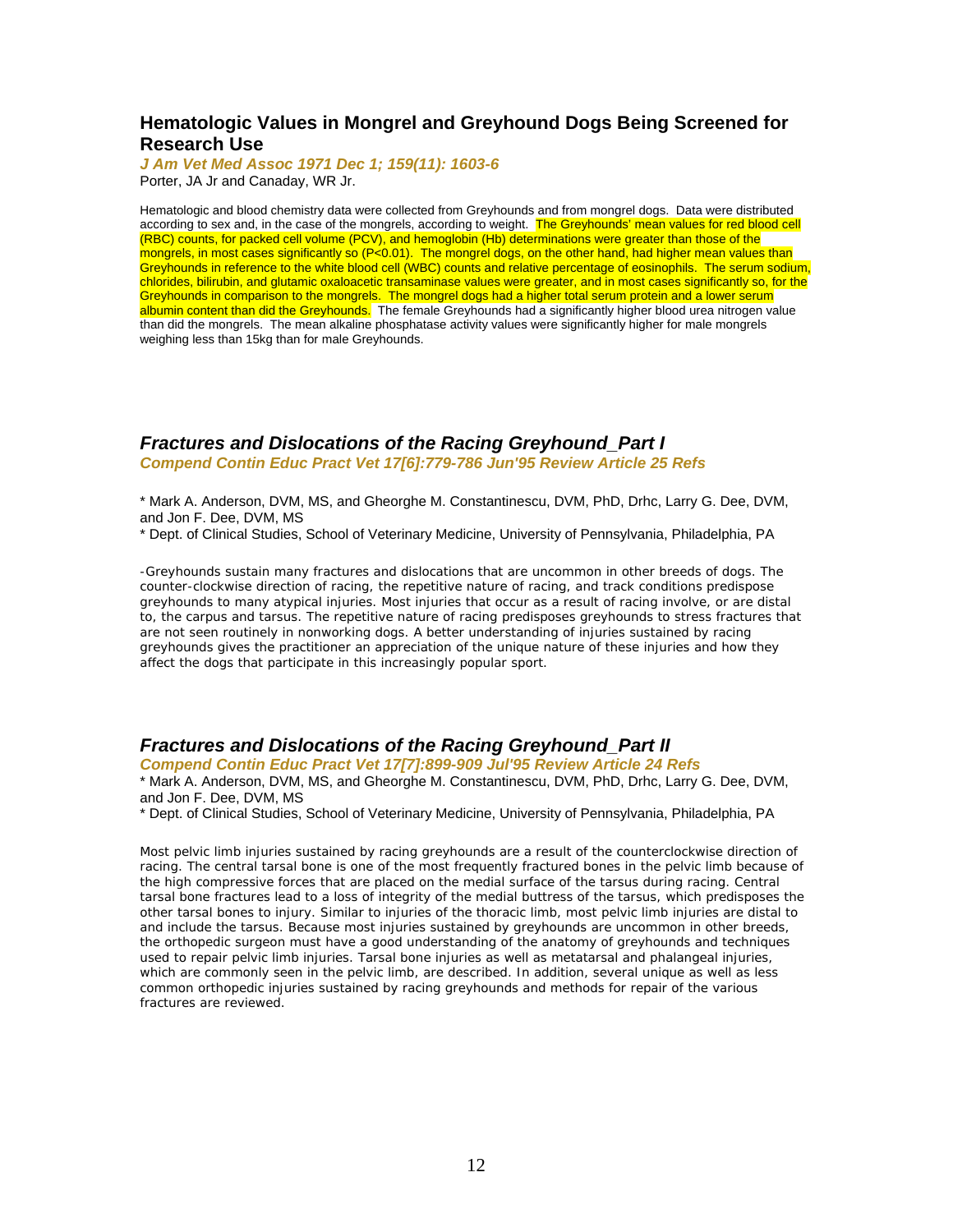#### *Induction of anesthesia with diazepam-ketamine and midazolam-ketamine in greyhounds.*

*Vet Surg 20[2]:143-7 1991 Mar-Apr* Hellyer PW ; Freeman LC ; Hubbell JA

Anesthesia was induced in 14 greyhounds with a mixture of diazepam or midazolam (0.28 mg/kg) and ketamine (5.5 mg/kg), and maintained with halothane. There were no significant differences in weight, age, or duration of anesthesia between the treatment groups. Time to intubation with diazepam-ketamine (4.07 +/- 1.43 min) was significantly longer than with midazolam-ketamine (2.73 +/- 0.84 min). Heart rate, respiratory rate, PaCO2, and arterial pH did not vary significantly during anesthesia in either treatment group. Arterial blood pressures, PaO2, halothane vaporizer setting, and body temperature changed significantly from baseline values in both treatment groups during anesthesia. Times to sternal recumbency and times to standing were not significantly different. These data suggest that both diazepam-ketamine and midazolam-ketamine are useful anesthetic combinations in greyhounds. In combination with ketamine, midazolam offers little advantage over diazepam.

#### **Anesthesia of the Sighthound**

*From the Department of Pharmacology and Experimental Therapeutics, Sackler School of Graduate Biomedical Sciences, Tufts University, Boston, MA, and the Department of Clinical Sciences, Tufts University School of Veterinary Medicine, North Grafton, MA.*  Michael H. Court

Address reprint requests to Michael H. Court, BVSc, DACVA, Department of Pharmacology and Experimental Therapeutics, M & V 217, 136 Harrison Avenue, Boston, MA 02111.

The sighthounds are an ancient group of dog breeds that have been selectively bred for high-speed pursuit of pretty by sight. Probably as a consequence of this selection process, these dogs have a number of idiosyncrasies that can potentially adversely affect their anesthetic management. These include (1) nervous demeanor which can lead to stressinduced clinical complications, such as hyperthermia; (2) lean body conformation with high surface-area-to-volume ratio, which predisposes these dogs to hypothermia during anesthesia; (3) hematological differences such as a higher packed cell volume and lower serum protein compared with other dog breeds which may complicate interpretation of preanesthetic blood work; (4) Impaired biotransformation of drugs by the liver resulting in prolonged recovery from certain intravenous anesthetics, especially thiopental; and increased risks of drug interactions. Safe anesthetic management of sighthounds should include sedative premedications and appropriate use of analgesic drugs to minimize perioperative stress. Thiopental, or any other thiobarbiturate, should not be used in these dogs. Propofol, ketamine/diazepam combination, and methohexital are recommended alternative intravenous anesthetics. Avoid coadministration of agents that inhibit drug biotransformation, such as chloramphenicol. Inhalation anesthesia using isoflurane is the preferred anesthetic maintenance technique. Core body temperature should be monitored closely and techniques to minimize hypothermia should be employed both during anesthesia and into the recovery period.

#### **Serum creatinine concentrations in retired racing Greyhounds.**

*Vet Clin Pathol 2003; 32(1): 40-2*

Feeman WE 3rd, Couto CG, Gray TL.

**BACKGROUND**: Greyhounds frequently have laboratory values that are outside reference intervals established for dogs. Our recognition of increased serum creatinine concentrations in several Greyhounds posed a problem when evaluating a Greyhound with suspected renal disease.

**OBJECTIVE**: The purpose of this study was to compare serum creatinine concentrations between Greyhound and non-Greyhound dogs.

**METHODS**: Thirty retired racing Greyhounds and 30 age- and gender-matched control non-Greyhound dogs were evaluated. Serum creatinine concentrations in both groups were measured using a standard biochemical method and compared statistically using a Kruskal-Wallis test.

**RESULTS**: Creatinine concentration was significantly higher in the Greyhounds (P <.01) than in the control group. **CONCLUSION:** Greyhounds have a higher serum creatinine concentration than do non-Greyhound dogs. This idiosyncrasy should be taken into account when evaluating healthy Greyhounds and those with suspected renal disease.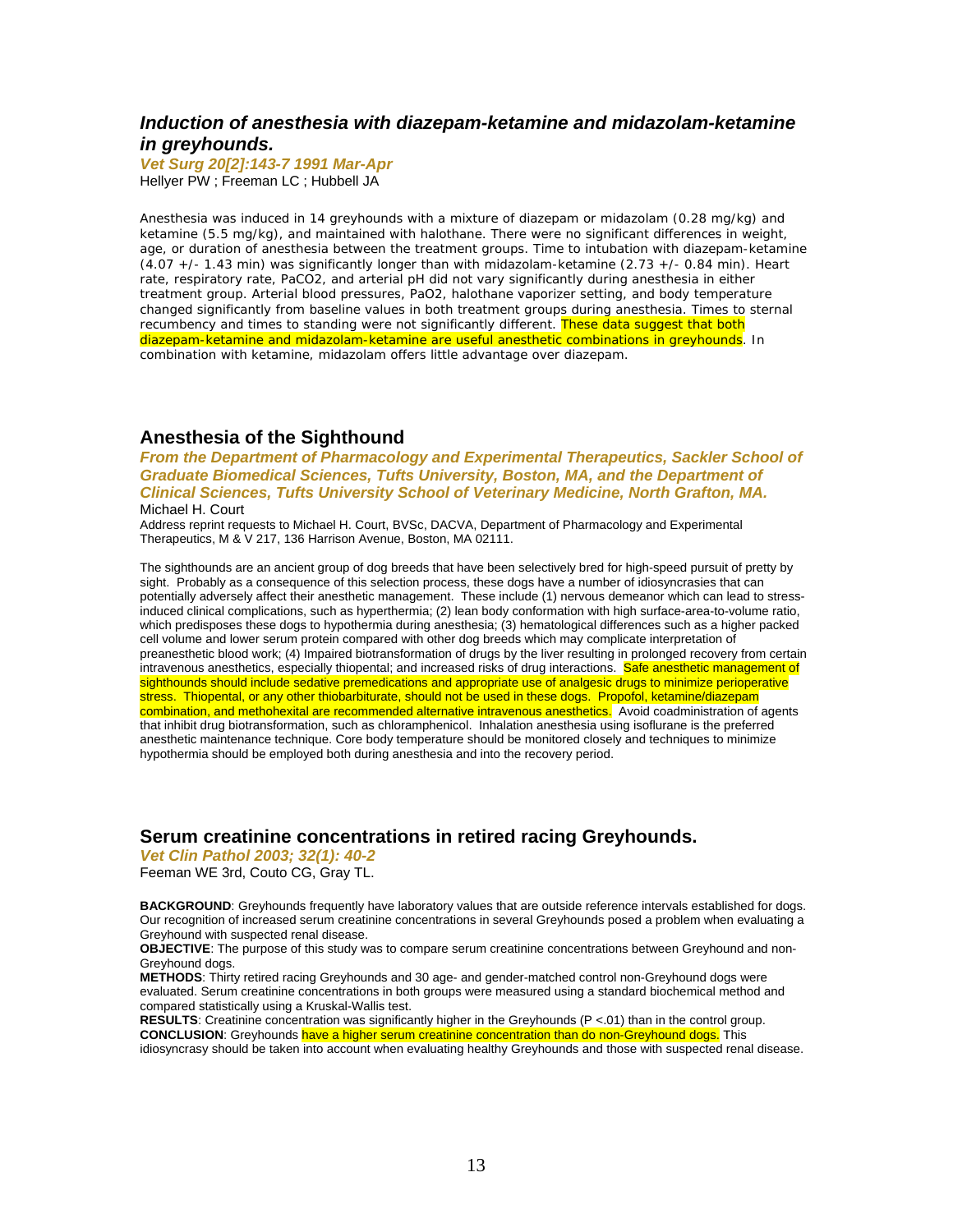# **Morphologic Characterization of Specific Granules in Greyhound Eosinophils.**

*Vet Clin Pathol 2005; 34 (2): 140-143* Cline Iazbik MC, Couto CG.

BACKGROUND: "Vacuolated" eosinophils (ie, eosinophils with empty, nonstaining granules) have been described previously in normal Greyhounds. However, to our knowledge, detailed studies of granules in vacuolated and normal eosinophils in this breed have not been performed.

OBJECTIVE: The objective of this prospective study was to characterize some of the morphologic, ultrastructural, and cytochemical staining features of specific (primary) granules in both normal and vacuolated eosinophils in Greyhound blood.

METHODS: Morphologic features of eosinophils in Wright's- and Diff-Quik-stained peripheral blood smears from 49 Greyhounds were compared with 200 blood smears from non-Greyhound dogs. Transmission electron microscopy was done on blood from 3 Greyhounds with vacuolated eosinophils and 3 with normal eosinophil granules. Blood smears from 4 of these dogs also were stained cytochemically with alkaline phosphatase (AP), chloracetate esterase (CAE), and alpha naphthyl butyrate esterase (ANBE). The morphologic features and tinctorial properties of vacuolated and normal eosinophils were compared.

 RESULTS: Twenty-six Greyhounds (53%) had vacuolated eosinophils and 23 (47%) had normal granulated eosinophils in smears stained with Wright's stain. Only 1% of eosinophils were vacuolated in non-Greyhound dogs. Twenty of the 23 (85%) Greyhounds with normal granulated eosinophils on Wright's-stained smears had vacuolated eosinophils in smears stained with Diff-Quik. Ultrastructurally, no morphologic differences were observed between granules of vacuolated and normal eosinophils. Both vacuolated and normal eosinophils in Greyhounds were positive for AP and negative for CAE and ANBE, as expected for normal dogs.

CONCLUSION: Vacuolated eosinophils in Greyhounds likely reflect, at least in part, differential staining properties of the specific granules with different hematologic stains. Ultrastuctural and cytochemical features of eosinophil granules were similar in normal and vacuolated eosinophils from Greyhounds.

#### *Idiosyncrasies in Greyhounds that can affect their medical care*

*Vet Med 100[8]:592-600 2005 August* Feeman, WE 3rd

These athletes have been bred for speed and an even temper. But some irregularities in greyhounds will affect how to clinically assess and treat these dogs. Make sure you're prepared for the next greyhound that visits your practice.

# *Rooting Out the Cause of a Greyhound's Bad Breath*

*Vet Med 97[2]:86-91 Feb'02 Dental Corner 2 Refs* Jan Bellows, DVM, DAVDC, DABVP Hometown Animal Hospital and Dental Clinic, 17100 Arvida Parkway, Weston, FL 33326

Chronic ulcerative paradental stomatitis appears as marked ulceration of the buccal mucosa adjacent to calculus- and plaque-laden teeth. Bilateral lesions are common. Affected animals may have a hyperimmune response to plaque and calculus. Affected patients should be evaluated medically; the evaluation should include a complete blood count, serum chemistry profile, and urinalysis. Initial care involves teeth cleaning and polishing followed by an intraoral radiographic examination and probing. Extract teeth affected by stage 4 periodontal disease. Also extract stage 3 affected teeth if the owner cannot provide strict home care. Antibiotics are indicated to help control infection. Clindamycin has been shown to interrupt the glycocalix, which provides a foundation for plaque to attach to the tooth surface. Pain medication is also indicated. If initial therapy of teeth cleaning and home care is not effective, extraction of the chafing tooth is usually curative, because the local irritants are removed.

I frequently find periodontal disease when examining adopted greyhounds. A raw meat diet, a lack of tooth brushing during their early racing careers, stress (increased serum cortisol concentrations), and breed predisposition are implicated for periodontal disease occurrence.

This dog was treated with multiple extractions and doxycycline gel because of the extent of oral disease. Doxycycline gel is indicated for treating and controlling periodontal disease in dogs. In clinical trials, patients treated with Doxirobe exhibited attachment level gains because of reattachment of functional epithelium, periodontal pocket depth reductions, and improved gingival health, as long as the owner performed home care